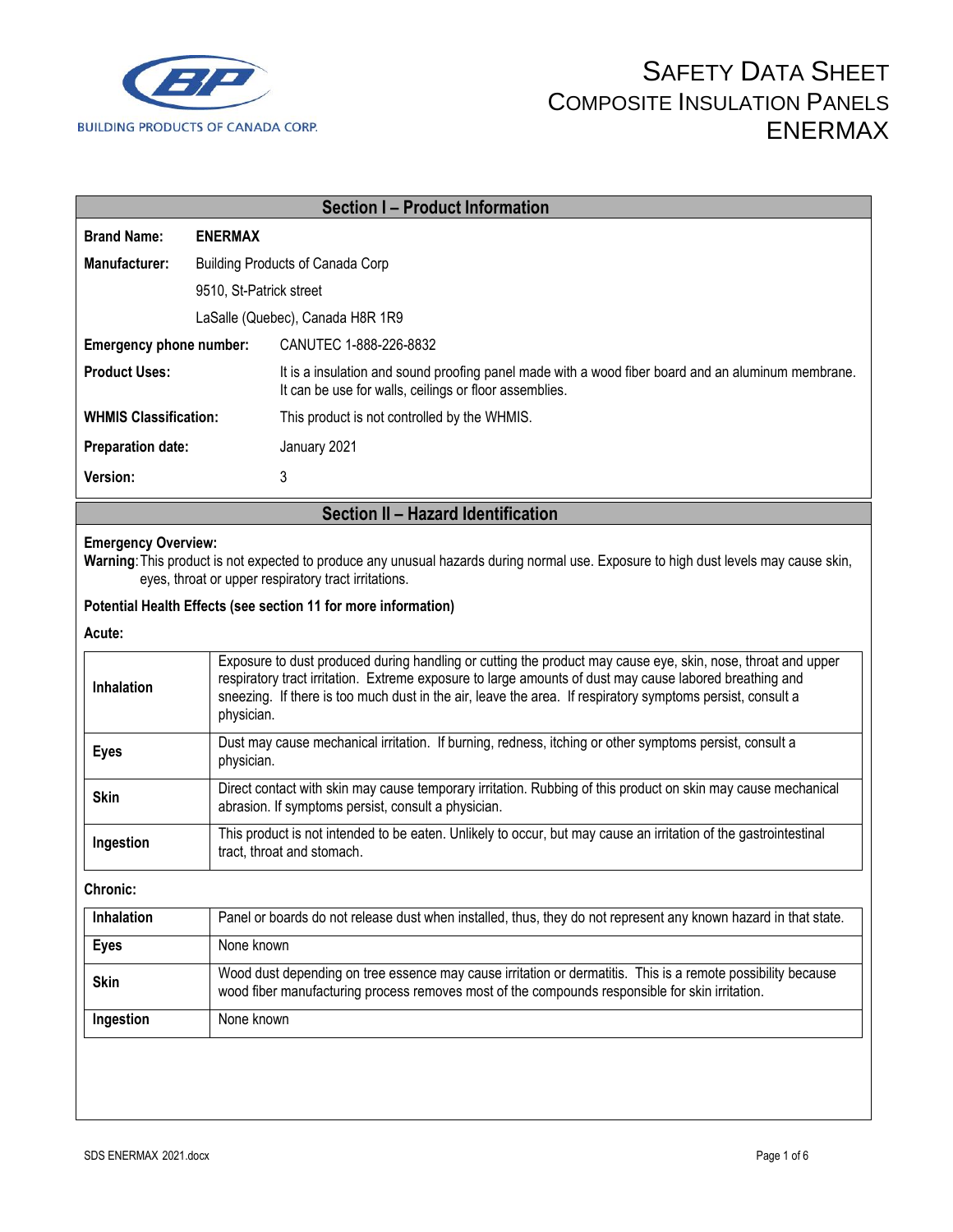

**Target organs:** Eyes, skin and respiratory system.

**Primary entry routes:** Inhalation, eyes and skin contact.

Carcinogenicity, teratogenicity, embryotoxicity, mutagenicity: This product has no carcinogenic, teratogenic, mutagenic, or embryotoxic known effects.

| Component             | <b>IARC</b>              | <b>NTP</b> | <b>ACGIH</b>                  | CAL-65                   |
|-----------------------|--------------------------|------------|-------------------------------|--------------------------|
| Membrane              | Not Listed               | Not Listed | Not Listed                    | Not Listed               |
| Wood Fiber            | Not Listed               | Not Listed | Not Listed                    | Not Listed               |
| Starch                | Not Listed               | Not Listed | Not Listed                    | Not Listed               |
| Wax                   | Not Listed               | Not Listed | Not Listed                    | Not Listed               |
| Wood Dust from sawing | Carcinogenic to<br>Human | Not Listed | Confirmed Human<br>Carcinogen | State to Cause<br>Cancer |

### **Section III – Composition,/ Information on ingredients**

| Component  | CAS No.         | EC No.    | Weight % |
|------------|-----------------|-----------|----------|
| Wood Fiber | Mixture         | Mixture   | >93      |
| Starch     | $9005 - 25 - 8$ | 232-679-6 | <3       |
| Wax        | 8002-74-2       | 232-315-6 |          |
| Membrane   | 7429-90-5       | 231-072-3 |          |

The components declared herein are not considered hazardous components as per WHMIS, OSHA and 29 CFR 1910.1200 legislations.

As per OSHA and WHMIS the above product is considered a consumable item and do not require a SDS or a MSDS. However we want to disclose as much as possible information relating to health and safety, to ensure that the product is handled and used properly. This SDS contains valuable information for safe handling and proper use of the product. This SDS should be retained and available for employees and other users.

### **Section IV – First aid measures**

**Inhalation:** In case of inhalation of gas or vapor, remove person to fresh air. If breathing is difficult or ceases, administer oxygen. If symptoms persist, consult a physician.

**Skin contact:** Wash skin with soap and water. If irritation persists, consult a physician.

**Eye contact:** Flush eyes with water for 15 to 20 minutes. If irritation persists, consult a physician.

**Ingestion:** This product is not intended to be eaten. Ingestion is unlikely to occur. If ingestion occurs, consult a physician.

**Medical conditions which may be aggravated**: Pre-existing respiratory and lung diseases such as bronchitis, emphysema or asthma. Pre-existing skin conditions such as rashes and dermatitis.

**Notes to the physician:** This product is a mechanical irritant, acute exposure is not expected to produce any chronic health effect. Treatment should be aimed at alleviating symptoms.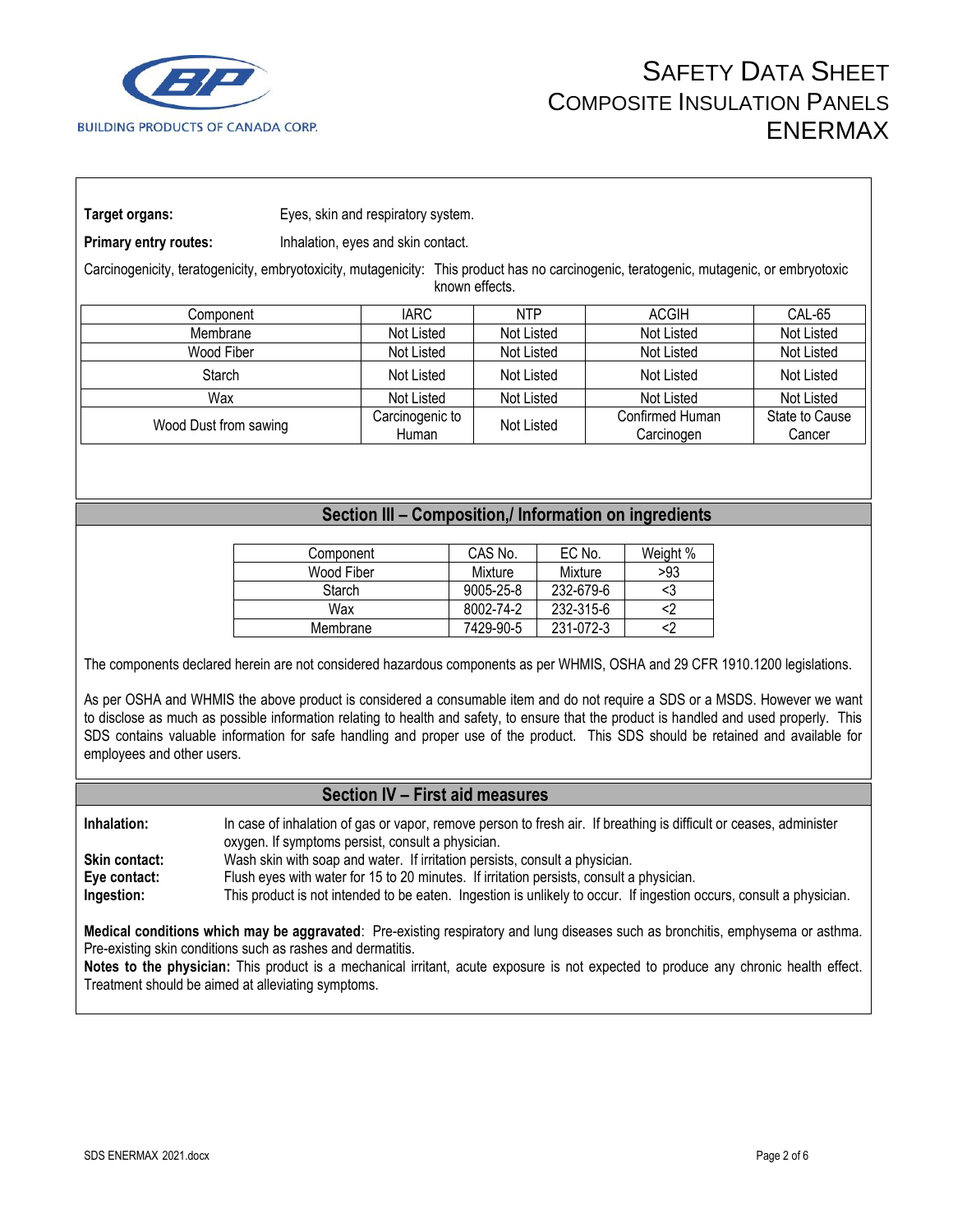

| Section V - Fire Fighting measures                                                                                                                                                                                                                                                                                                                                                                                                                                                                                                                                                                                                                                                                                                                     |                                                                                                                                                                                                                                                                                                      |                        |                                        |                                                                             |  |
|--------------------------------------------------------------------------------------------------------------------------------------------------------------------------------------------------------------------------------------------------------------------------------------------------------------------------------------------------------------------------------------------------------------------------------------------------------------------------------------------------------------------------------------------------------------------------------------------------------------------------------------------------------------------------------------------------------------------------------------------------------|------------------------------------------------------------------------------------------------------------------------------------------------------------------------------------------------------------------------------------------------------------------------------------------------------|------------------------|----------------------------------------|-----------------------------------------------------------------------------|--|
| Flash Point:<br>200°C (wood dust)<br>$>300^{\circ}$ C<br>Auto-Inflammation Temperature:<br>Flammable Limits in air:<br>Upper Flammable Limit (UFL):<br>No object<br>Lower Flammable Limit (LFL):<br>No object<br>Flammability Classification:<br>B2 (DIN 4102)<br>Rate of Burning<br>Not Determined<br><b>Specific Dangers</b><br>When in contact with an ignition source, wood dust can be an explosion hazard.<br>Combustion products:<br>Fire gives off normal combustion products.<br>Fire Fighting Agents:<br>Use dry powder, foam and water spray or appropriate extinguishing media for surrounding materials on<br>fire.<br>Wear self-contained breathing apparatus and full protective clothing (see section 8).<br>Fire Fighting Procedures: |                                                                                                                                                                                                                                                                                                      |                        |                                        |                                                                             |  |
|                                                                                                                                                                                                                                                                                                                                                                                                                                                                                                                                                                                                                                                                                                                                                        | Section VI - Accidental release measures                                                                                                                                                                                                                                                             |                        |                                        |                                                                             |  |
| Containment:<br>Clean-up:<br>Disposal:                                                                                                                                                                                                                                                                                                                                                                                                                                                                                                                                                                                                                                                                                                                 | No special measure.<br>No special measure.<br>The finished product is a wood-based solid. Follow all local, municipal, provincial, state and federal<br>regulations. To remove, use standard means approved for disposal. Dispose in a landfill or use any<br>other method prescribed by regulation. |                        |                                        |                                                                             |  |
|                                                                                                                                                                                                                                                                                                                                                                                                                                                                                                                                                                                                                                                                                                                                                        | Section VII - Handling and storage                                                                                                                                                                                                                                                                   |                        |                                        |                                                                             |  |
| Handling:<br>Dust can form an explosive mixture in air. Provide appropriate exhaust ventilation at machinery and at<br>places where dust can be generated. Use personal protective equipment as required (see section 8).<br>Avoid frequent or prolonged inhalation of wood dust. Wear the appropriate respiratory protection<br>against dust in poorly ventilated areas and if TLV is exceeded (see Sections 2 and 8). Use good safety<br>and industrial hygiene practices. Avoid contact with humidity and water. Presence of water may lead<br>to mold growth.<br>Store flat, in a dry, well ventilated place and away from sources of excessive heat. Product should be<br>Storage:<br>protected from the weather and direct sunlight.             |                                                                                                                                                                                                                                                                                                      |                        |                                        |                                                                             |  |
| Section VIII - Exposure controls/personal protection                                                                                                                                                                                                                                                                                                                                                                                                                                                                                                                                                                                                                                                                                                   |                                                                                                                                                                                                                                                                                                      |                        |                                        |                                                                             |  |
|                                                                                                                                                                                                                                                                                                                                                                                                                                                                                                                                                                                                                                                                                                                                                        | Component<br>Wood Fiber<br>Starch                                                                                                                                                                                                                                                                    | Weight %<br>>93<br>$5$ | TLV $(mg/m3)$<br>Not established<br>10 | $PEL$ (mg/m <sup>3</sup> )<br>Not established<br>Total: 15<br>Respirable: 5 |  |
| Wax fumes                                                                                                                                                                                                                                                                                                                                                                                                                                                                                                                                                                                                                                                                                                                                              |                                                                                                                                                                                                                                                                                                      |                        | $\overline{\mathbf{c}}$                | 2                                                                           |  |
|                                                                                                                                                                                                                                                                                                                                                                                                                                                                                                                                                                                                                                                                                                                                                        | Wood Dust from sawing<br>Membrane fumes                                                                                                                                                                                                                                                              |                        | 0.5<br>10                              | Total: 5<br>Respirable: 5<br>Total: 15<br>Respirable: 5                     |  |
| ENGINEERING CONTROLS: Provide sufficient ventilation, i.e., enough to control airborne dust levels. Use ventilation to keep dust                                                                                                                                                                                                                                                                                                                                                                                                                                                                                                                                                                                                                       |                                                                                                                                                                                                                                                                                                      |                        |                                        |                                                                             |  |

concentrations below permissible exposure limits. If cutting or trimming with power tools, dust collectors and local ventilation should be used. Avoid unnecessary exposure to dust and handle with care. Keep work area clean of dust by using an industrial vacuum cleaner with high efficiency filter or wetting down area with water. Never use compressed air and avoid dry sweeping.

If engineering controls are not possible, use safety glasses, gloves and dust respirator mask. Wear a NIOSH/MSHA approved respirator with cartridges in poorly ventilated areas or if TLV is exceeded.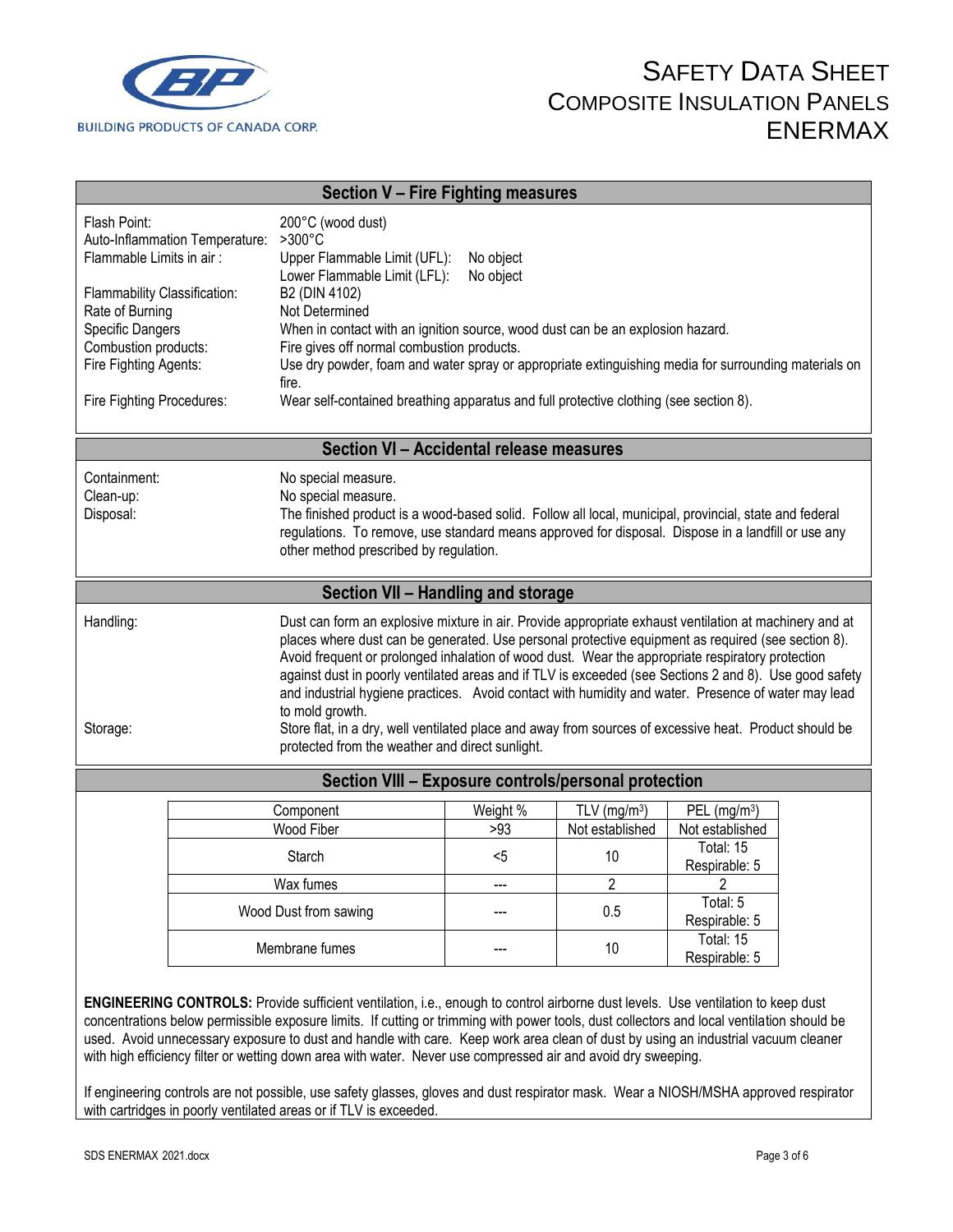

 $\Gamma$ 

## SAFETY DATA SHEET COMPOSITE INSULATION PANELS ENERMAX

 $\mathsf{l}$ 

| Section IX - Physical and chemical properties                                                                                                                                                                                                                             |                                                                                                                                                                                                                                                                                                                                                                                                                      |  |  |  |
|---------------------------------------------------------------------------------------------------------------------------------------------------------------------------------------------------------------------------------------------------------------------------|----------------------------------------------------------------------------------------------------------------------------------------------------------------------------------------------------------------------------------------------------------------------------------------------------------------------------------------------------------------------------------------------------------------------|--|--|--|
| Appearance at 25°C:<br>Odor:<br>pH:<br>Density:<br><b>Melting Point:</b><br>Freezing Point:<br><b>Boiling Point:</b><br>Evaporation Rate:<br>Vapor Tension:<br>Vapor Density:<br>Relative Density (water = 1):<br>Solubility:<br>Decomposition Temperature:<br><b>VOC</b> | Solid<br>Neutral<br>No object<br>Not measured<br>No object<br>No object<br>No object<br>No object<br>No object<br>No object<br>< 1<br>Insoluble in water<br>Not measured<br>None                                                                                                                                                                                                                                     |  |  |  |
|                                                                                                                                                                                                                                                                           | Section X - Stability and reactivity                                                                                                                                                                                                                                                                                                                                                                                 |  |  |  |
| Stability:<br>Condition to avoid:<br>Incompatibility:<br>Hazardous Polymerization<br>Hazardous Decomposition                                                                                                                                                              | Stable.<br>Contact with moisture and humidity may alter the product and even cause some mold development.<br>None known<br>Will not occur<br>The decomposition products are those expected from wood. These decomposition products may<br>include carbon oxides ad carbon particles. Thermal-oxidative degradation of wood produces irritating<br>fumes and gases.                                                   |  |  |  |
| <b>Section XI - Toxicological information</b>                                                                                                                                                                                                                             |                                                                                                                                                                                                                                                                                                                                                                                                                      |  |  |  |
| Acute Effects:<br>Chronic Effects/Carcinogenicity                                                                                                                                                                                                                         | None are known for the product. However, direct contact with any dust, including wood dust, can<br>mildly irritate mucous membranes of your nose and eyes. None are known for the product.<br>None are known for the product. However, repeated contact with wood dust can cause skin irritation,<br>dermatitis or respiratory sensitization or irritation, because of the quinolic content of some wood<br>essence. |  |  |  |
| <b>Section XII - Ecological Information</b>                                                                                                                                                                                                                               |                                                                                                                                                                                                                                                                                                                                                                                                                      |  |  |  |
| <b>Environmental Toxicity:</b><br>Ecotoxicity Value:                                                                                                                                                                                                                      | This product has no known adverse effect on the environment.<br>The membrane is toxic to aquatic life.                                                                                                                                                                                                                                                                                                               |  |  |  |
| <b>Section XIII - Disposal considerations</b>                                                                                                                                                                                                                             |                                                                                                                                                                                                                                                                                                                                                                                                                      |  |  |  |
| Disposal:                                                                                                                                                                                                                                                                 | The finished product is a wood-based solid. It may be recycled in local facilities. If unable to recycle<br>dispose of the material in accordance with all local, municipal, provincial, state and federal regulations.<br>Use standard means approved for disposal. Dispose in a landfill or use any other method prescribed<br>by regulation.                                                                      |  |  |  |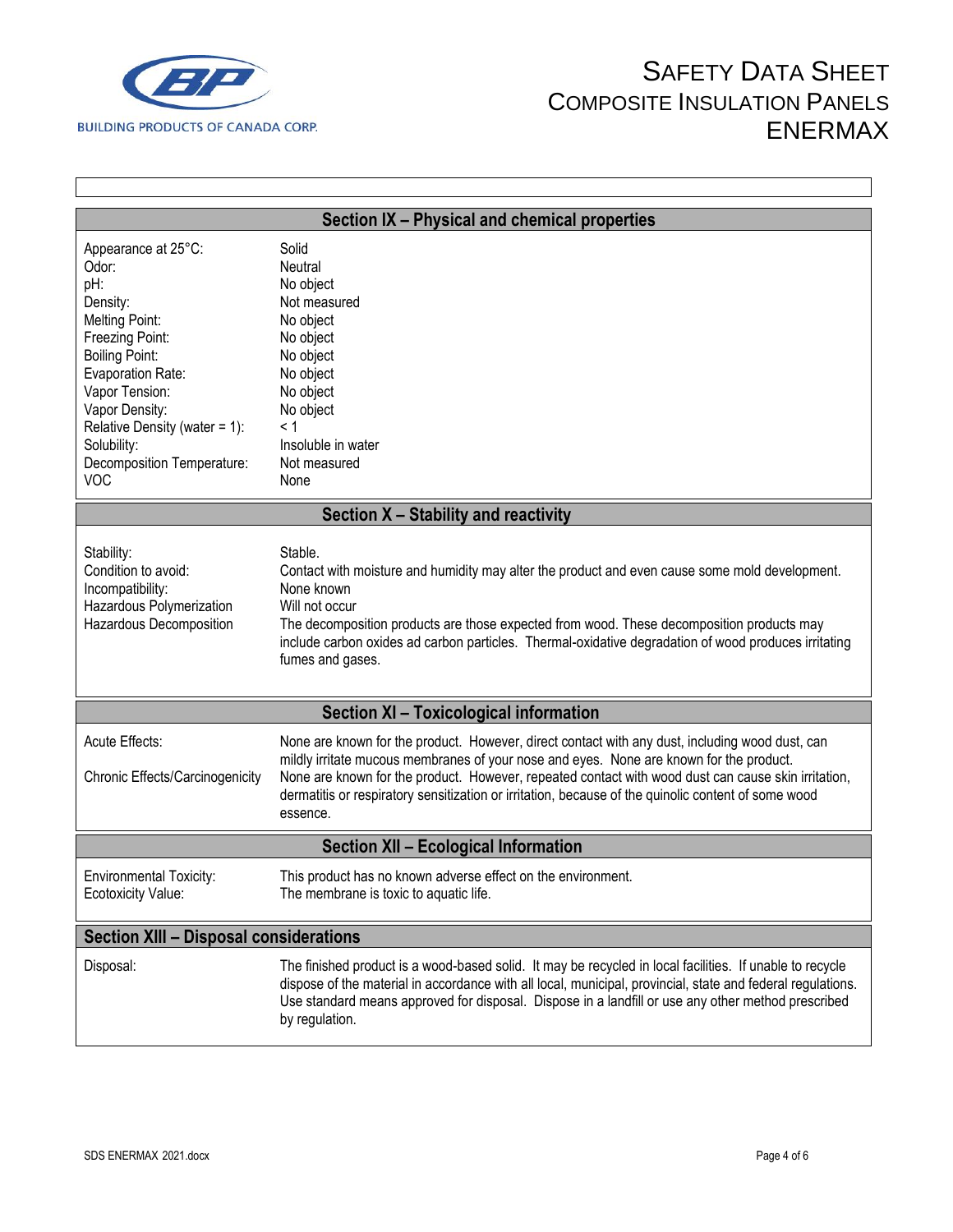

| <b>Section XIV - Transport information</b>                                                                                                                                                                                                                                                                                                                                                                                                                                                                                                                                                                          |                                                                                                                                                                                                                                                                                                                                                                                                                                                                         |  |  |
|---------------------------------------------------------------------------------------------------------------------------------------------------------------------------------------------------------------------------------------------------------------------------------------------------------------------------------------------------------------------------------------------------------------------------------------------------------------------------------------------------------------------------------------------------------------------------------------------------------------------|-------------------------------------------------------------------------------------------------------------------------------------------------------------------------------------------------------------------------------------------------------------------------------------------------------------------------------------------------------------------------------------------------------------------------------------------------------------------------|--|--|
| <b>U.S. DOT INFORMATION:</b><br><b>Shipping Name:</b><br><b>Hazard Class:</b><br>UN/NA#:                                                                                                                                                                                                                                                                                                                                                                                                                                                                                                                            | Not a hazardous material per DOT shipping requirements. Not classified or regulated.<br>Same as product name.<br>Not classified.<br>None / Not classified.                                                                                                                                                                                                                                                                                                              |  |  |
| <b>Packing Group</b><br>Label (s) Required<br>GGVSeb/MDG-Code<br><b>ICAO/IATA-DGR</b><br><b>RID/ADR</b><br><b>ADNR</b>                                                                                                                                                                                                                                                                                                                                                                                                                                                                                              | None.<br>Not applicable.<br>Not classified.<br>Not applicable.<br>None.<br>None.                                                                                                                                                                                                                                                                                                                                                                                        |  |  |
|                                                                                                                                                                                                                                                                                                                                                                                                                                                                                                                                                                                                                     | Canadian Transportation of Dangerous Goods (TDG): Not a dangerous good.                                                                                                                                                                                                                                                                                                                                                                                                 |  |  |
| <b>Section XV - Regulatory information</b>                                                                                                                                                                                                                                                                                                                                                                                                                                                                                                                                                                          |                                                                                                                                                                                                                                                                                                                                                                                                                                                                         |  |  |
| Canada:                                                                                                                                                                                                                                                                                                                                                                                                                                                                                                                                                                                                             | WHMIS Classification: Not a controlled product<br>All the ingredients are part f the Domestic Substance List (DSL)                                                                                                                                                                                                                                                                                                                                                      |  |  |
| <b>United State:</b>                                                                                                                                                                                                                                                                                                                                                                                                                                                                                                                                                                                                | All the ingredients contained in the product are included in U.S. Environmental Protection Agency's<br>Toxic Substances Control Act Chemical Substance Inventory                                                                                                                                                                                                                                                                                                        |  |  |
| This product does not contain hazardous component as per WHMIS, OSHA, 29 CFR 1910.1200, SARA 302, 304 and 313, CERCLA CAA<br>section 112 or RCRA hazardous legislations.<br>As per OSHA and WHMIS the above product is considered a consumable item and do not require a MSDS or SDS. However we want to<br>disclose as much as possible information relating to health and safety, to ensure that the product is handled and used properly. This SDS<br>contains valuable information for safe handling and proper use of the product. This SDS should be retained and available for employees<br>and other users. |                                                                                                                                                                                                                                                                                                                                                                                                                                                                         |  |  |
| <b>European Union</b>                                                                                                                                                                                                                                                                                                                                                                                                                                                                                                                                                                                               | Dangerous Substances Directive 67/548/EEC<br>R- Phrase(s): R 37/38<br>(2001/59/EC)<br>S-Phrase(s): None Known<br>(2006/102/EC)<br>P261 - Avoid breathing dust/fume/vapors<br>P271 - Use only outdoors or in a well-ventilated area.<br>P273 - Avoid release to the environment<br>P281 – Use personal protective equipment as required (see Section 8)<br>H400 - Very toxic to aquatic life (membrane)<br>Remote possibility since the membrane is not soluble in water |  |  |
| <b>Section XVI - Other information</b>                                                                                                                                                                                                                                                                                                                                                                                                                                                                                                                                                                              |                                                                                                                                                                                                                                                                                                                                                                                                                                                                         |  |  |

#### **Caution!**

Dust can cause eyes, skin and respiratory tract irritations. Cut and trim with a knife or hand saw to minimize dust levels. Avoid cutting with Power tools, because they generate high dust levels. Power tools must be equipped with a dust collection system. Wear eye, skin and respiratory protection as necessary per working conditions (see section 8). If eye contact occurs flush with water for 15 to 20 minutes. Do not ingest. If ingested, call a physician. KEEP OUT OF REACH OF CHILDREN.

NFPA Ratings: Health 1; Fire 0; Reactivity 0; Personal protection E (Safety glasses, gloves and dust respirator mask). HMIS Ratings: Health 1; Fire 0; Reactivity 0; Personal protection E (Safety glasses, gloves and dust respirator mask) NFPA and HMIS hazard category: 0= minimal, 1= Slight, 2 = Moderate, 3 = Serious, 4= Severe

| Prepared by:   | F. Bossé        |
|----------------|-----------------|
| Phone number:  | 514-364-8768    |
| Revision date: | 11 January 2021 |